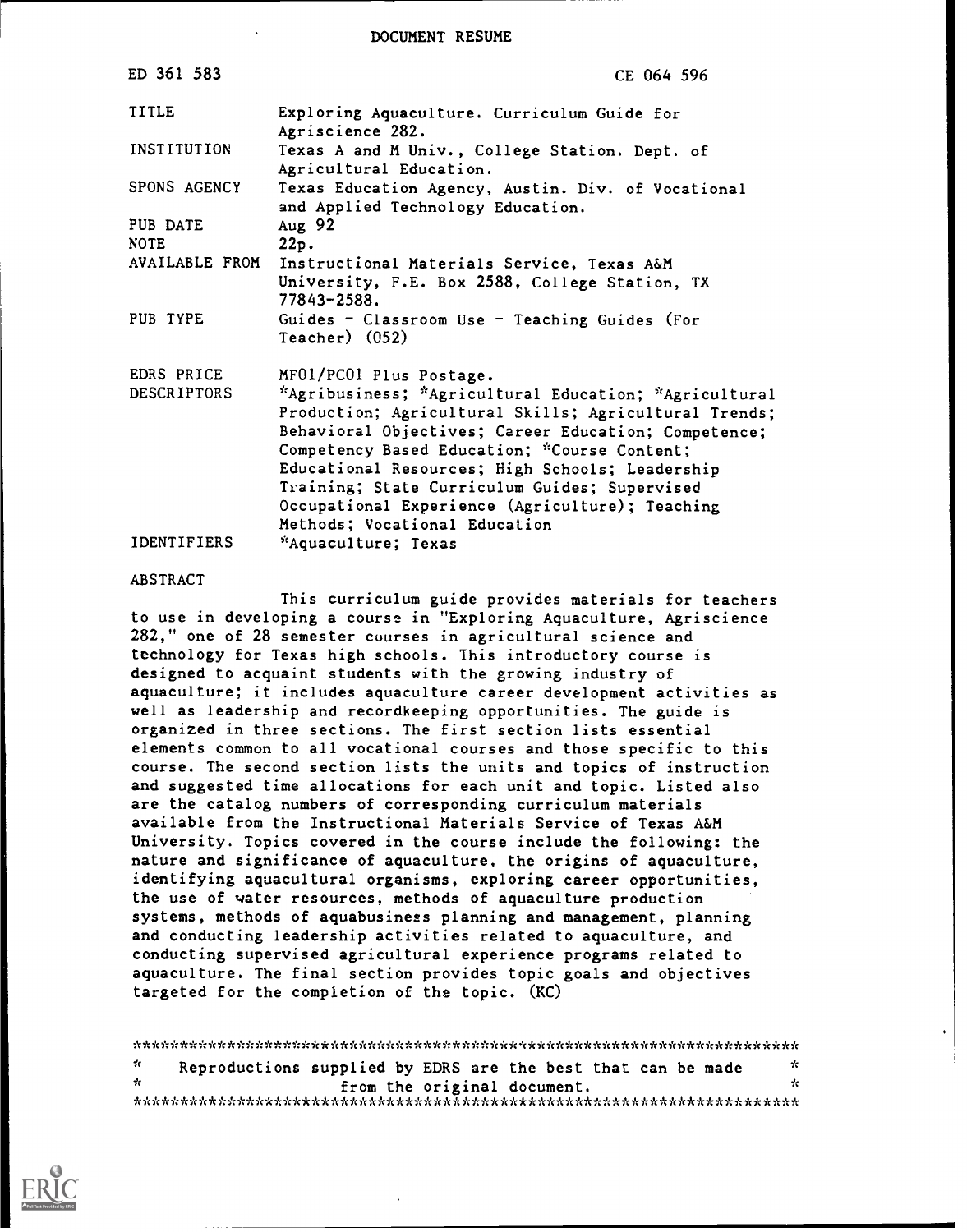US. DEPARTMENT OF EDUCATION Office of Educational Research and Improvement

ø

EDLIATIONAL RESOURCES INFORMATION CENTER (ERIC) **Of this document hes been reproduced as<br>- originating it<br>- originating 11<br>Changas have been made to improve<br>- reproduction quality<br>- reproduction quality** 

Points of view or opinions stateo in this docu<del>.</del><br>ment: do: not: necessarily represent: official ...<br>DERI poaition or policy

ED 361 583

'4

 $\mathbf{P}$ 

"PERMISSION TO REPRODUCE THIS MATERIAL HAS BEEN GRANTED BY

TO THE EDUCATIONAL RESOURCES INFORMATION CENTER (ERIC)."

 $\mathbf{r}^{\prime}$ 

orat AANV AU

, . .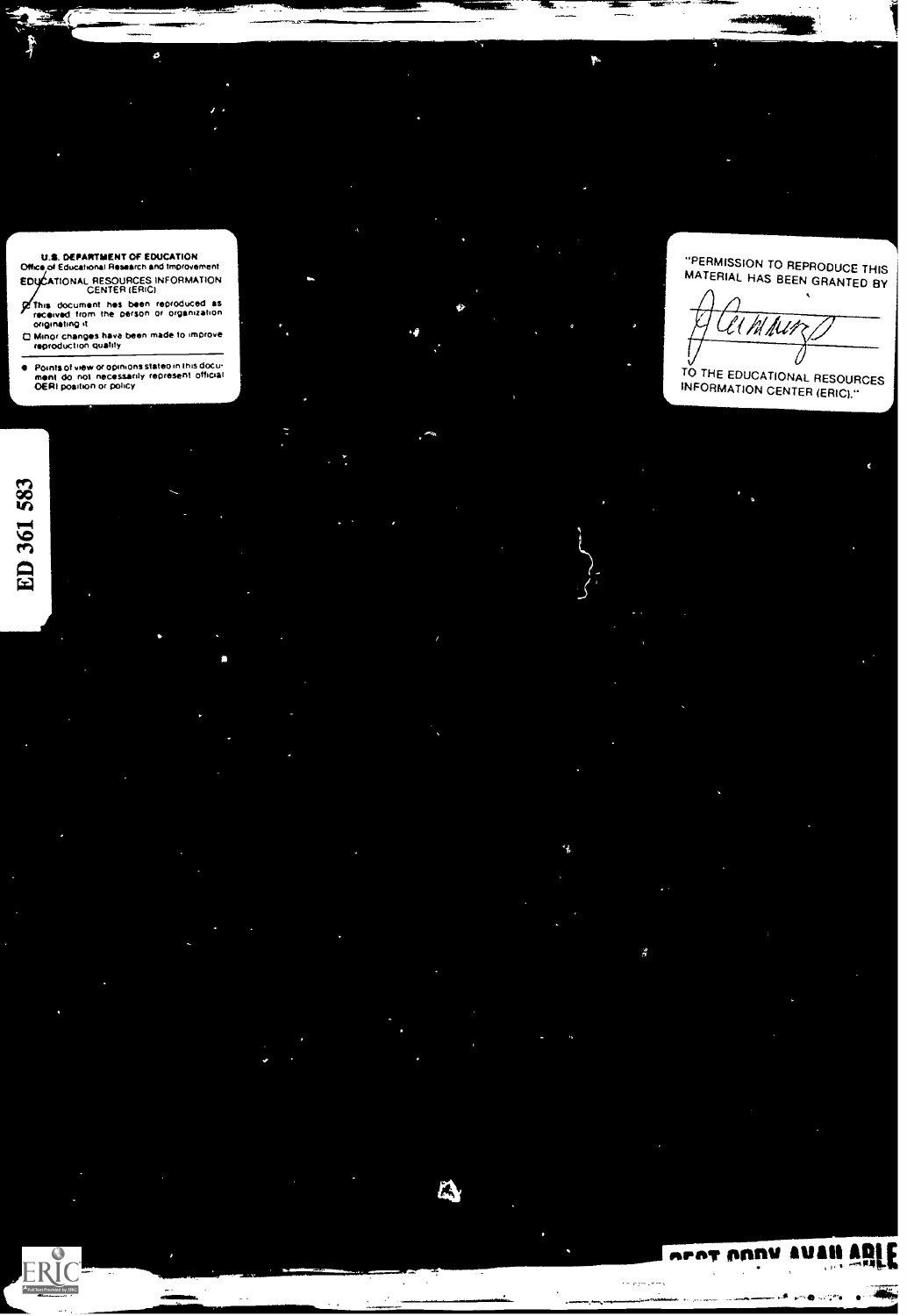# CURRICULUM GUIDE

## FOR

# AGRISCIENCE 282 - EXPLORING AQUACULTURE

DEVELOPED

**BY** 

INSTRUCTIONAL MATERIALS SERVICE

# DEPARTMENT OF AGRICULTURAL EDUCATION

## TEXAS A & M UNIVERSITY

IN

## COOPERATION WITH

#### TEXAS EDUCATION AGENCY

# DIVISION OF VOCATIONAL AND APPLIED TECHNOLOGY EDUCATION

## AUSTIN, TEXAS

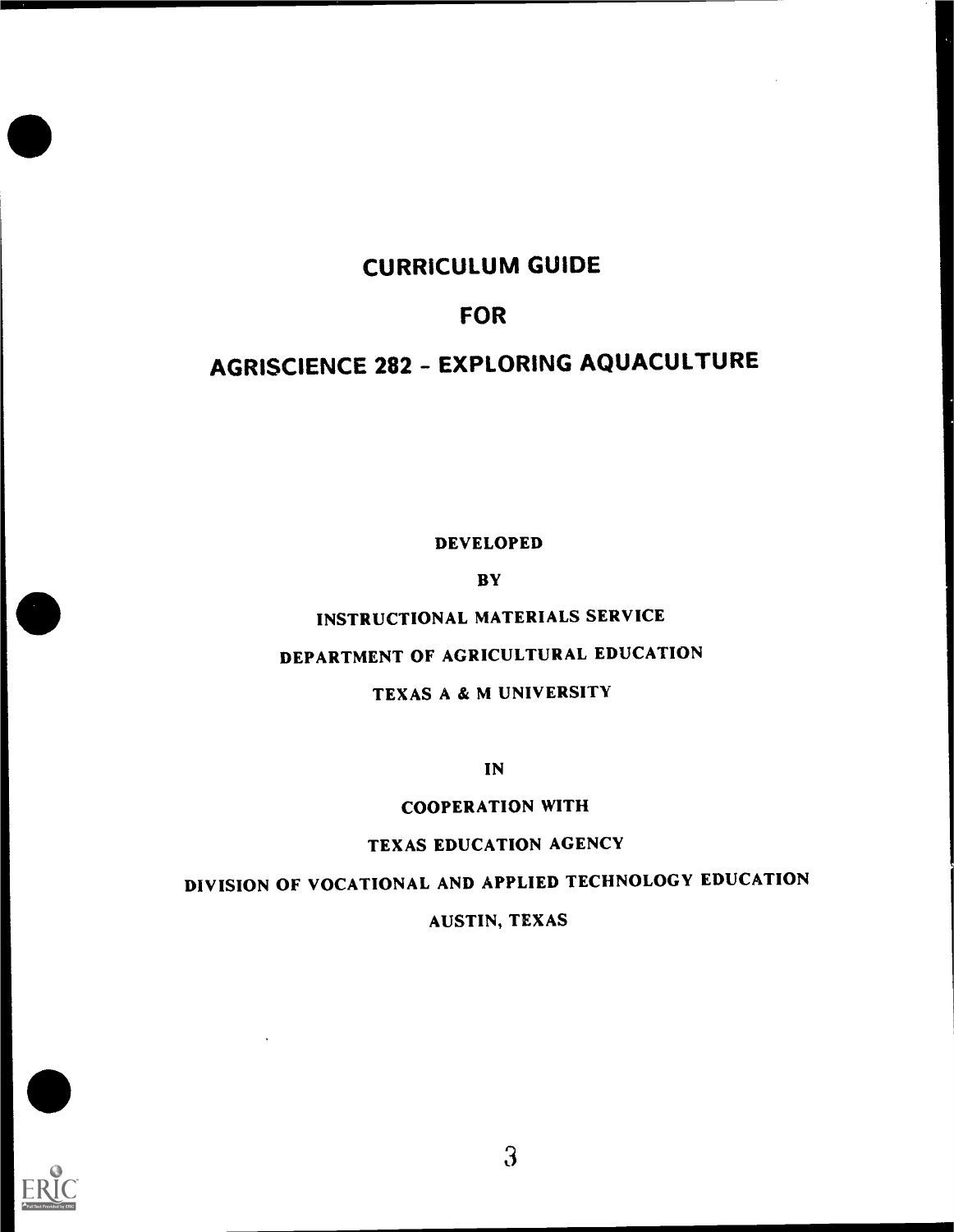#### ACKNOWLEDGEMENT

Joe Dettling, curriculum materials specialist, Instructional Materials Service, Department of Agricultural Education, Texas A&M University, developed this curriculum guide.

A sincere expression of appreciation is extended to Vickie Marriott, IMS Staff, Department of Agricultural Education, Texas A&M University, for her assistance in developing and editing this curriculum guide.

#### TABLE OF CONTENTS

| Essential Elements Common to all Agricultural Science and Technology Courses1-2                                                                                 |
|-----------------------------------------------------------------------------------------------------------------------------------------------------------------|
|                                                                                                                                                                 |
| Units and Topics of Instruction,<br>Suggested Periods of Instruction,<br>Essential Elements Referenced to Each Topic, and<br>Suggested Curriculum Materials for |
|                                                                                                                                                                 |

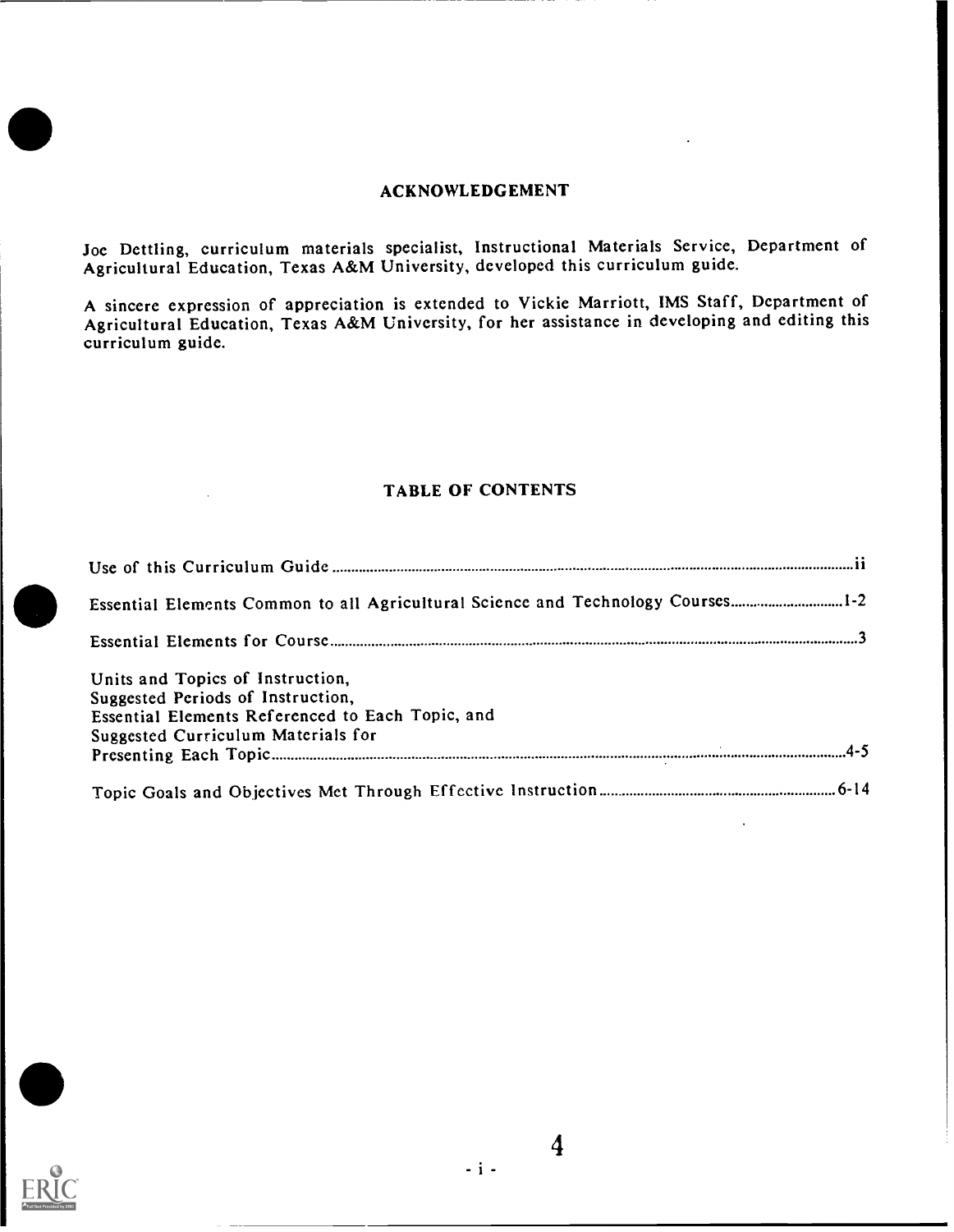#### USING THE

## CURRICULUM GUIDE

## FOR

## AGRISCIENCE 282 - EXPLORING AQUACULTURE

 $\mathfrak{g}$ 

Exploring Aquaculture, Agriscience 282, is one of twenty-eight semester courses in Agricultural Science and Technology. Enrollment is open to students in grades 10 - 12 in Texas public schools. It is an introductory course designed to acquaint students with the growing industry of aquaculture. The course includes aquaculture career development activities as well as leadership and record keeping opportunities. While the primary purpose in the development of this guide is to assist the teacher in teaching the course, it may be used in other ways.

Pages 1 and 2 of this guide list essential elements common to all vocational courses. A list of essential elements specific to Agriscience 282 is on page 3.

Pages 4 - 6 of this publication list the units and topics of instruction and suggested time allocation for each unit and topic. Listed also are the catalog numbers of IMS curriculum materials that may be used in teaching the topics and satisfying the essential element requirements. More than one suggested item of curriculum materials may be listed for effective instructional presentation of some topics. Using all suggested curriculum materials meets the essential element requirements of the course.

The final section (pages 7-15) in the guide provides topic goals and objectives targeted for the completion of the topic. These should be particularly useful to the teacher in preparing lesson plans.

Each student material topic contains a list of references used in its development. Teachers wishing to cover the subject mattcr in more detail may acquire some of these references from Instructional Materials Service and/or from thc publishers cited in the reference section of each topic.

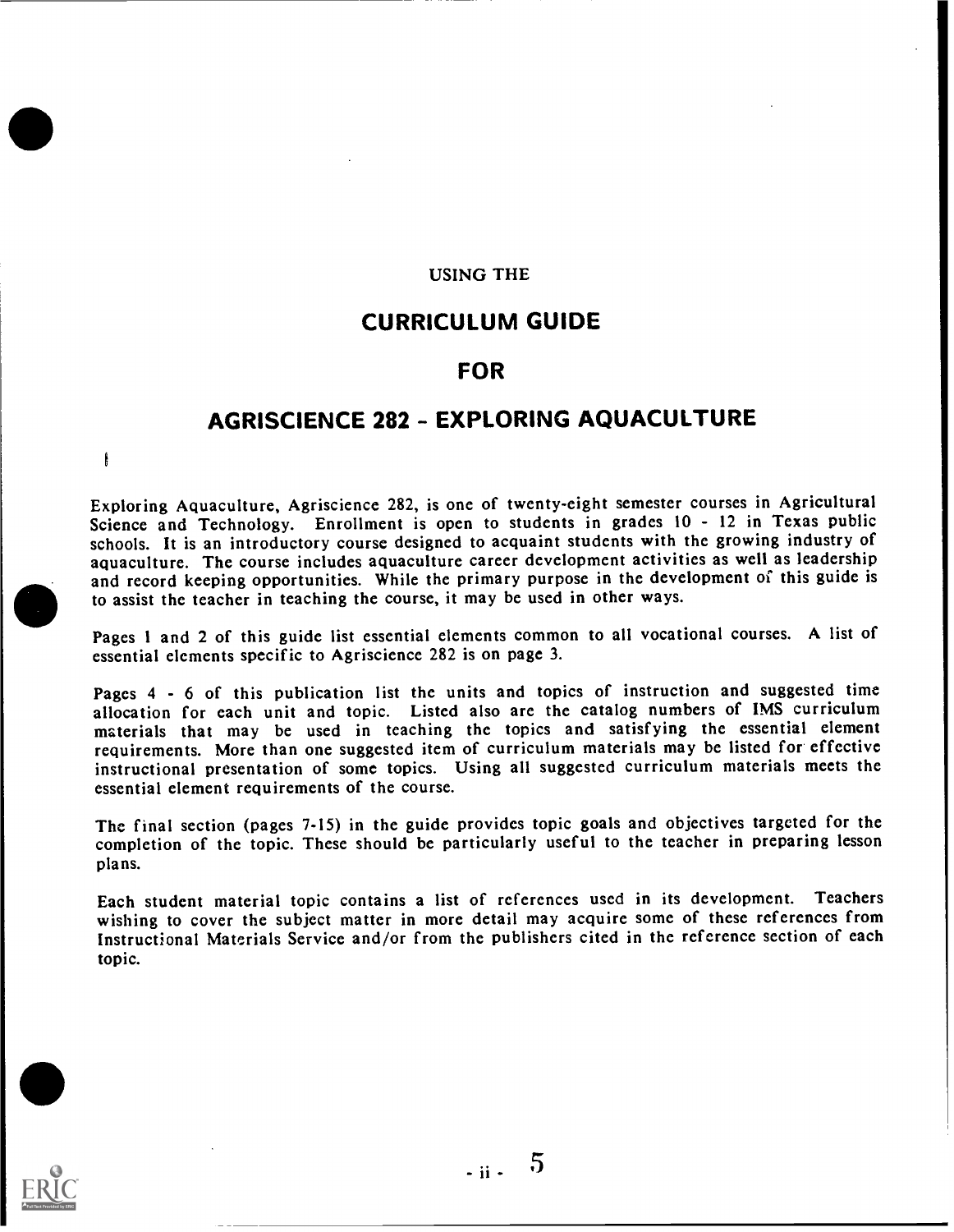#### §75.82 Agricultural Science and Technology

- (a) Thc elements in this subsection are common to all agricultural science and technology courses unless otherwise indicated and shall be included in each course at the appropriate level. Every school offering agricultural science and technology shall provide courses which include the following essential elements:
	- (1) Leadership concepts and skills. The student shall be provided opportunities to:
		- (A) demonstrate skills, characteristics and responsibilities of leaders and effective group members;
		- (B) demonstrate a knowledge of parliamentary procedure principles;
		- (C) plan and conduct leadership activities; and
		- (D) prepare for effective citizenship and for participation in our democratic society.
	- (2) Concepts and skills related to successful employment and/or post secondary training. The student shall be provided opportunities to:
		- (A) identify employment opportunities and preparation requirements in chosen fields;
		- (B) identify effective methods to secure and terminate employment;
		- (C) demonstrate effective communication skills both oral and written and follow through on assigned tasks;
		- (D) demonstrate dependability and punctuality;
		- (E) demonstrate productive work habits and attitudes;
		- (F) understand the importance of taking pride in the quality of work performed;
		- (G) recognize the dignity in work;
		- (H) develop skill in planning and organizing work;
		- (I) apply required methods and sequences when performing tasks;
		- (J) apply principles of time management and work simplification when performing assigned tasks;
		- (K) identify ethical practices and responsibilities; and
		- (L) understand the importance of the application of organizational policies and procedures.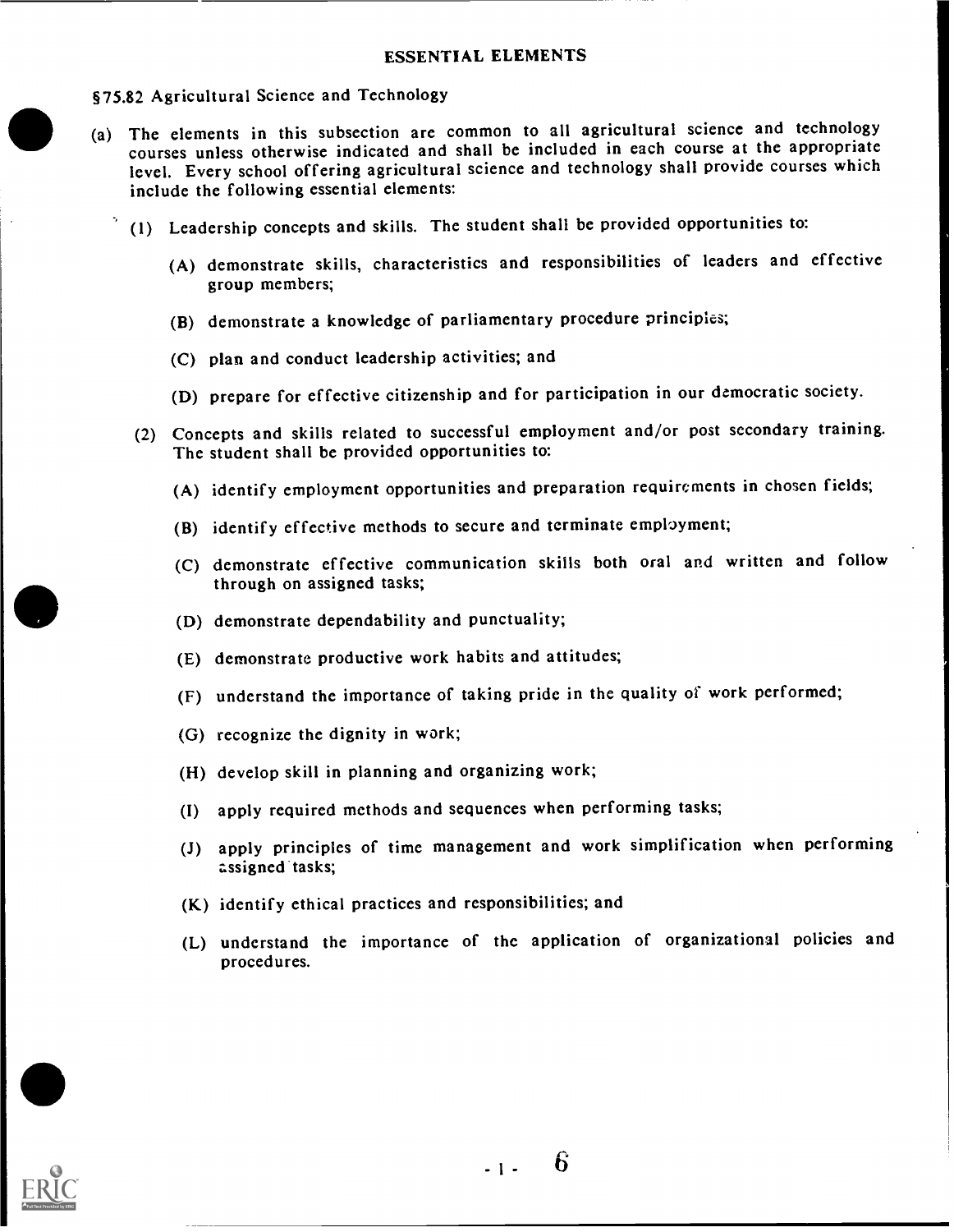- (3) Concepts and skills associated with entrepreneurship. The student shall be provided opportunities to:
	- (A) identify opportunities for business ownership;
	- (B) understand the risk and profit motive factor;
	- (C) understand the elements and advantages of the free enterprise system; and
	- (D) explain the role of small business in the free enterprise system.
- (4) Concepts and skills related to safety and safe working conditions. The student shall be provided opportunities to identify and apply safe working practices to all training situations.
- (5) Concepts and skills associated with human relations and personality development. The student shall be provided opportunities to:
	- (A) understand the importance of maintaining good health and proper appearance for effective job performance;
	- (B) understand oneself and others;
	- (C) exercise self-control;
	- (D) accept and use criticism;
	- (E) recognize basic human relationships as they relate to business success; and
	- (F) demonstrate characteristics for successful working relationships.
- (6) Concepts and skills related to personal and business management. The studcnt shall be provided opportunitics to:
	- (A) explain how management assists in reaching personal and family goals;
	- (B) explain the management process;
	- (C) describe the role of management in controlling stress;
	- (D) identify and understand personal checking accounts;
	- (E) identify and understand personal loan application processes;
	- (F) identify and understand different financial institutions;
	- (G) identify the role and functions of business management;
	- (H) understand the lines of authority; and
	- (I) identify effective supervisory techniques.
- (7) Concepts and skills related to supervised agricultural activities. The student shall be provided opportunitics to plan and conduct/perform supervised agricultural activities.

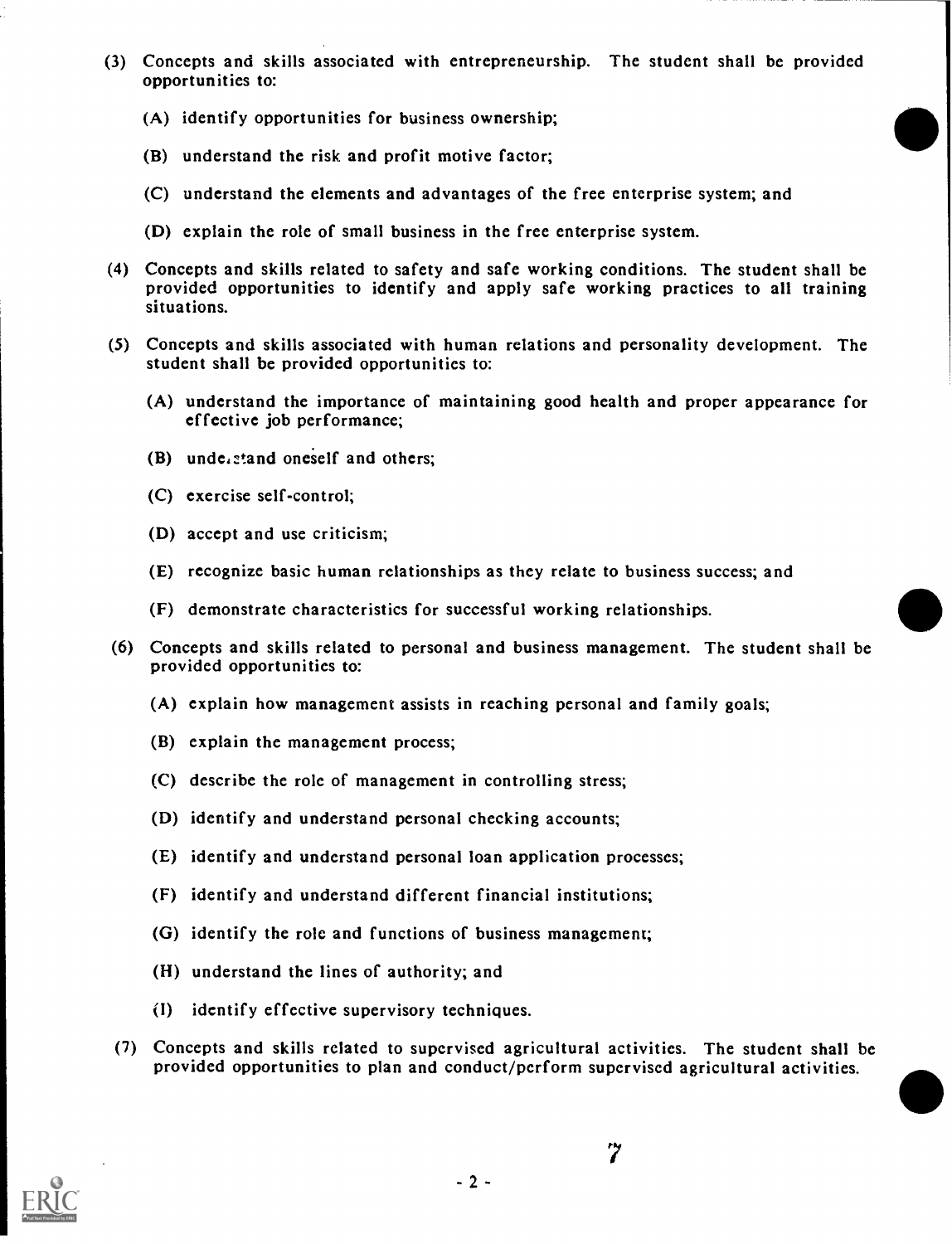Agricultural Science 282 - Exploring Aquaculture  $(\frac{1}{2}$  unit) shall be a shop/laboratoryoriented course that includes the essential elements, concepts, and skills related to exploring aquaculture. The student shall be provided opportunities to:

- (1) determine the nature of aquaculture;
- (2) determine the origins of aquaculture;
- (3) determine the biological principles, growth habits, anatomy, and morphology of aquacultural plants and animals;
- (4) evaluate career.opportunities in the aquaculture industry;
- (5) understand water resource management;
- (6) identify uses of watcr in aquacultural settings;
- (7) identify methods of aquaculture production systems;
- (8) understand aquabusiness planning and management;
- (9) demonstrate leadership concepts and skills; and
- (10) plan and conduct/perform supervised aquacultural activities.



8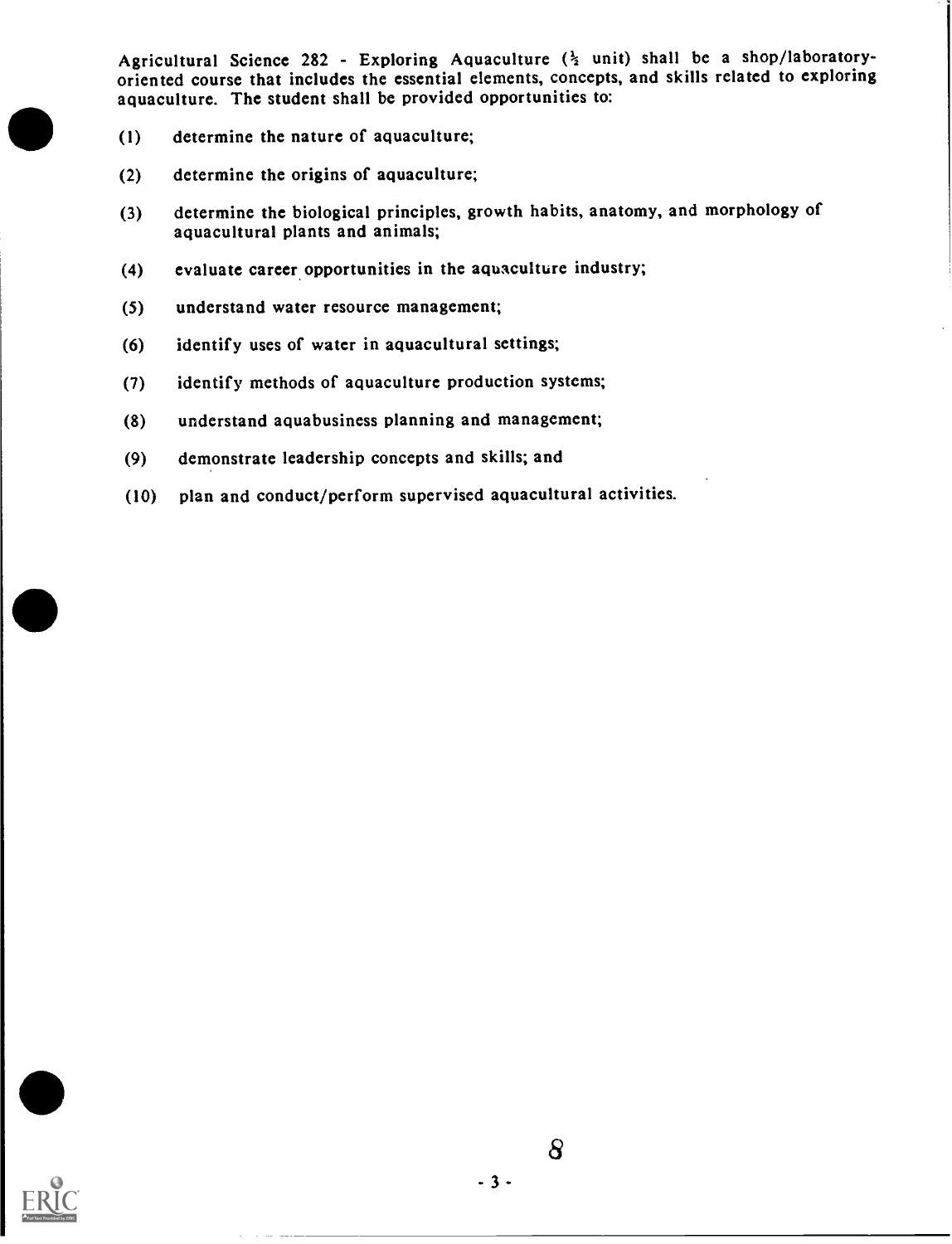

# AGRISCIENCE 282 - EXPLORING AQUACULTURE

|                    | Units and Topics of Instruction                                                                                                                                                                                                                                                                          | Instruction<br>Periods of  | Essential<br>Elements             | Student<br>Materials<br>$\pmb{\ast}$<br>Teacher                                                                |
|--------------------|----------------------------------------------------------------------------------------------------------------------------------------------------------------------------------------------------------------------------------------------------------------------------------------------------------|----------------------------|-----------------------------------|----------------------------------------------------------------------------------------------------------------|
| ď                  | Aquaculture<br>Explore the Nature and Significance of<br>as a Viable Productive System<br>1. Identify the Nature of Aquaculture                                                                                                                                                                          | S                          |                                   |                                                                                                                |
|                    | otential<br>Φ<br>and P<br>Describe the Current Status<br>Production<br>$\ddot{\text{c}}$                                                                                                                                                                                                                 | <u>ي</u><br>$\blacksquare$ | $\widehat{\Xi}$                   | 8350-A                                                                                                         |
|                    | tential for<br>National,<br>$\bullet$<br>State<br>Aquaculture at the Local,<br>and International Levels                                                                                                                                                                                                  | 1.5                        | $\widehat{z}$                     | 8350-B                                                                                                         |
| œ                  | ۵J<br>Origins of Productive Aquaculture<br>Explore the Origins of Aquaculture as<br>Productive Enterprise<br>$\overline{\phantom{a}}$                                                                                                                                                                    | 2<br>$\sim$                | <u>ි</u>                          | 8351                                                                                                           |
| .<br>ت             | Identify Aquacultural Organisms and Their Importance                                                                                                                                                                                                                                                     | $\mathbf{o}$               |                                   |                                                                                                                |
| - 4                | Organisms<br>y of<br>$\sigma$<br>ပ္ပ<br>Determine the Biological Principl<br>Aquacultural Species<br>the Growth of Aquatic<br>Species<br>Determine<br>$\overline{ }$<br>$\dot{\sim}$                                                                                                                     | ៷៷                         | တ္ထြက္ခ                           | 8352-A<br>8352-B                                                                                               |
|                    | the Anatomy/Morphology<br>Organisms<br>Determine<br>Aquatic                                                                                                                                                                                                                                              | ົ                          | $\widehat{\Xi}$                   | $8352 - C$                                                                                                     |
| $\dot{\mathsf{d}}$ | Opportunities in Aquaculture<br>Career Self-Analysis<br>Explore Career<br>1. Perform a                                                                                                                                                                                                                   | ົ<br><u>ທ</u>              | $\widehat{\mathbf{t}}$            |                                                                                                                |
|                    | $\overline{115}$<br>Assess Career Decision-Making Ski<br>$\ddot{\sim}$                                                                                                                                                                                                                                   | ഥ                          | $\widehat{\mathbf{f}}$            |                                                                                                                |
|                    | Evaluate Careers in Aquaculture<br>$\ddot{ }$                                                                                                                                                                                                                                                            |                            | $\mathbf{\widehat{t}}$            | 8353, 1050, 2902<br>9025, 9025, 9029<br>8353, 1050, 2902<br>9025, 9025, 2902<br>8353, 1050, 2902<br>9025, 9025 |
|                    | Identify the Use of Water Resources in Aquaculture<br>Determining the Properties of Water<br>Qualities of Water for Aquaculiure<br>Obtaining Adequate Water Resources<br>Managing Water Quality Factors<br>Working with Aquaculture Water<br>Disposing of Water<br>$\ddot{a} \ddot{b} \ddot{d}$<br>က် ထံ | $\mathbf{a}$<br>ຎຓຓຏຓຓ     | ်<br>ပြစ်ပြစ်ပြစ်<br>ပြစ်ပြစ်ပြစ် | 8354-A<br>8354-B<br>8354-C<br>8354-D<br>யுடி<br>8354<br>8354                                                   |
| σ.                 |                                                                                                                                                                                                                                                                                                          |                            |                                   |                                                                                                                |

 $\sum_{i=1}^{n}$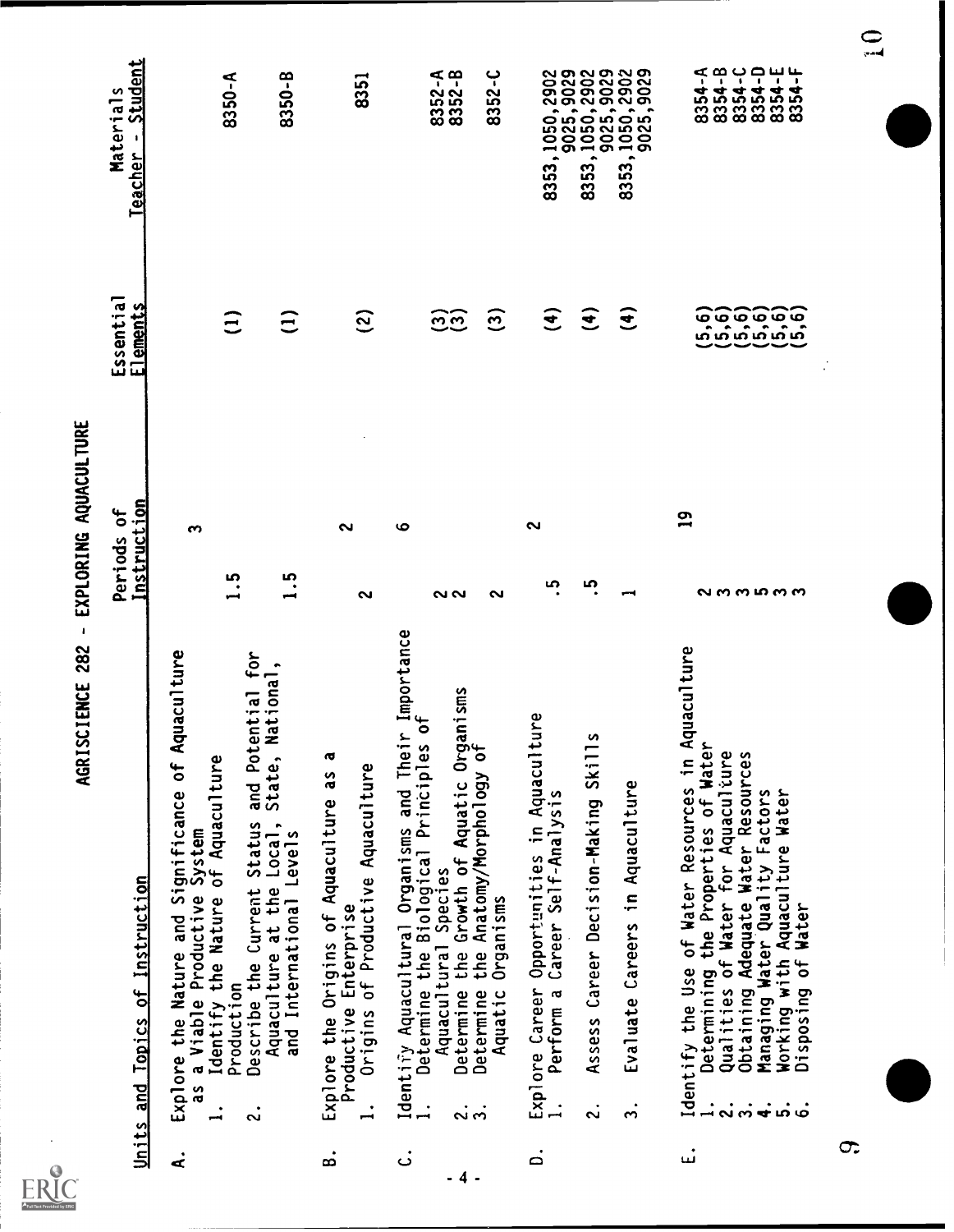| Units   | Topics of Instruction<br>$\frac{d}{dt}$                                                                                                                                                                                                                                                                                                                                                                                                                                                                     | Instruction<br>Periods of                                      | Essential<br>Elements                            | Student<br>Materials<br>$\bullet$<br>Teacher                                     |
|---------|-------------------------------------------------------------------------------------------------------------------------------------------------------------------------------------------------------------------------------------------------------------------------------------------------------------------------------------------------------------------------------------------------------------------------------------------------------------------------------------------------------------|----------------------------------------------------------------|--------------------------------------------------|----------------------------------------------------------------------------------|
| عد      | Aquaculture Production Systems<br>Producing Seed Plants and Organisms<br>Rearing Seed<br>Processing the Crop<br>Identify Personal Safety Measures<br>Raceways<br>Cages<br>Tanks and<br>Crop<br>Aquacrops<br><b>Ponds</b><br>the<br>Identify Methods of<br>Growing Aquaci<br>Pond Planning<br>์<br>.ี่⊏<br>$\ddot{=}$<br>$\equiv$<br>Harvesting<br>Rearing<br>Growing<br>Growing<br>Growing<br>$\overline{a}$<br>ທ່<br>$\frac{1}{2}$<br>$\ddot{\bullet}$<br>$\ddot{\sim}$<br>$\overline{a}$<br>$\infty$<br>ო | 39<br>$0 \sim 0.00$ mm $\alpha$ d $\gamma$                     | NNNNNNNNNN                                       |                                                                                  |
| .<br>ت  | and<br>Identify Methods of Aquabusiness Planning<br>Managing the Aquafarm<br>Marketing the Product<br>Management<br>$\bullet$<br>$\ddot{\sim}$<br>$\overline{\phantom{0}}$                                                                                                                                                                                                                                                                                                                                  | L<br>ო 4                                                       | <u>මෙ</u>                                        | 8356-A<br>8356-B                                                                 |
| $\pm$   | <b>Related</b><br>Related<br>ies<br>$\mathbf{c}$<br>and Conduct Leadership Activities<br><b>Related</b><br>Participate in Leadership Activit<br>Develop Leadership Skills<br>Aquaculture Production<br>to Aquaculture<br>Aquaculture<br>5 <sup>0</sup><br>Plan<br>$\mathbf{L}$<br>$\ddot{\sim}$                                                                                                                                                                                                             | ෑ<br>N<br>ົ                                                    | $(9), (a), (1), (A-0)$<br>$(9), (a), (1), (A-D)$ | 4850-4860<br>8003, 8004, 8004a                                                   |
| .<br>سر | ence Programs<br>Aquacultural<br>Records<br>Experi<br>Evaluate and Analyze Aquaculture<br>ã<br>₿,<br>Supervised Agricultural<br>Maintain Records Necessary<br>Conduct Supervised Aguaculture<br>that Relate to Aquaculture<br>Enterprise<br>$\mathbf{L}$<br>$\ddot{\sim}$                                                                                                                                                                                                                                   | $\sim$<br>$\overline{\phantom{0}}$<br>$\overline{\phantom{0}}$ | (10)<br>(10)                                     | 8001-8002b,8502<br>SAEP-J, 282-S,282-A<br>8001-8002b,8502<br>SAEP-J, 282-S,282-A |
|         |                                                                                                                                                                                                                                                                                                                                                                                                                                                                                                             |                                                                |                                                  | $\frac{3}{2}$                                                                    |
|         |                                                                                                                                                                                                                                                                                                                                                                                                                                                                                                             |                                                                |                                                  |                                                                                  |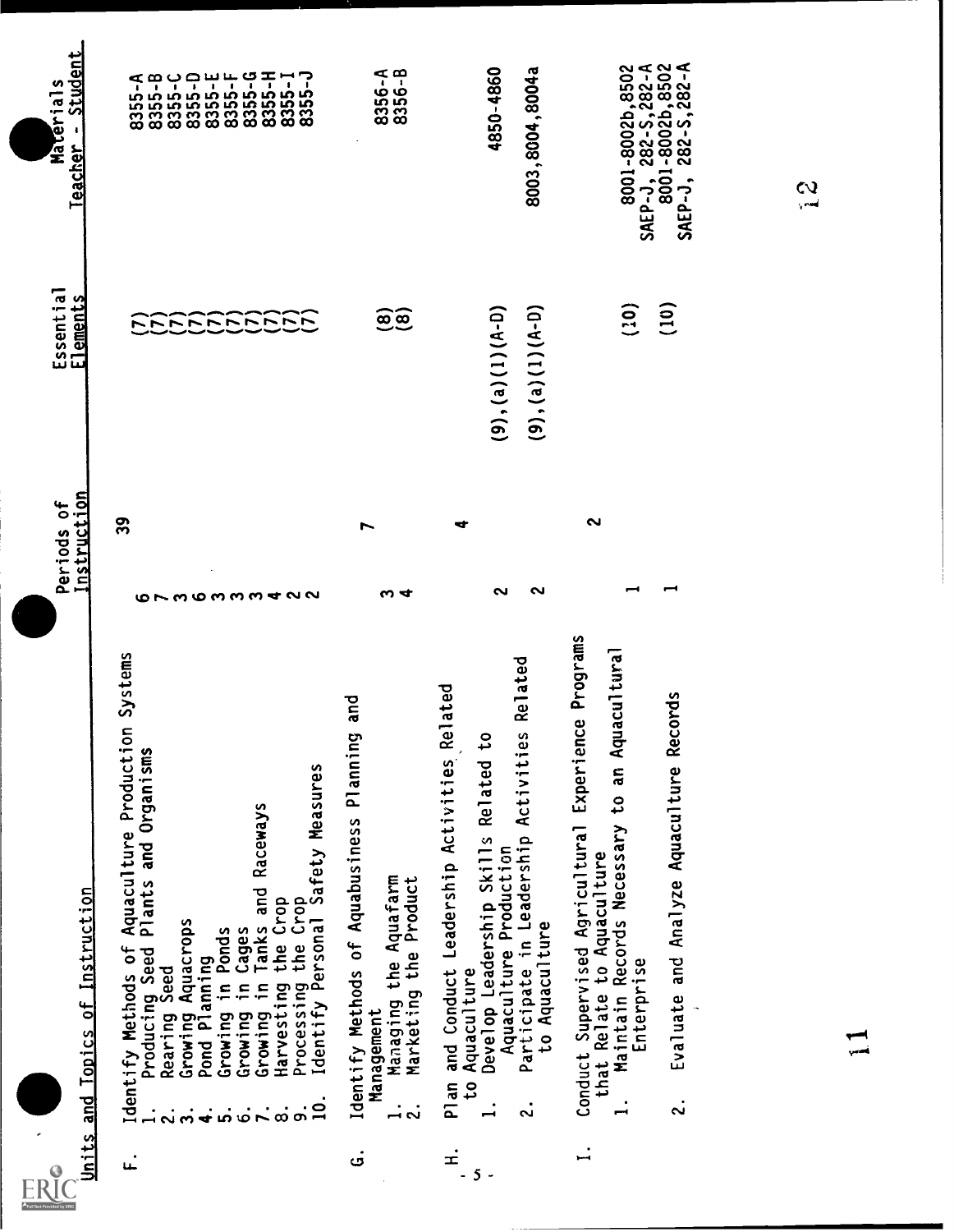# AGRISCIENCE 282 - EXPLORING AQUACULTURE

#### UNIT A: FEXPLORE THE NATURE AND SIGNIFICANCE OF AQUACULTURE AS A VIABLE PRODUCTION SYSTEM

#### Topic 1: Aquaculture! Production Systems

#### Topic Coal:

'the student shall bc provided the opportunity to understand the meaning and piactice of aquaculture.

#### Topic Objectives:

After completing the topic, the student shall be able to:

- I. compare and contrast aquaculture with agriculture;
- 2. compare and contrast aquaculture with fisheries;
- 3. list two definitions of aquaculture und explain the differences in thc two;
- 4. list examples of aquatic crops; and
- 5. lift and describe the functions in aquaculture.

#### Topic 2: Current Status and Potential for Aquaculture: Local, State, National, and international

#### Topic Coal:

The student shall be provided the opportunity to explore the potential and status of aquacultuie on the local, state, notional, and international levels.

#### Topic Objectives:

After completing the topic, the student shall be able to:

- I. discuss the potential for growth in the aquaculture industry;
- identify sources to determine potential and status of local aquaculture;
- 3. identify sources to determine potential and status of.state aquaculture;
- 4. identify sources to determine potential and status of national aquaculture; and
- 5. identify sources to determine potential and status of international aquaculture.

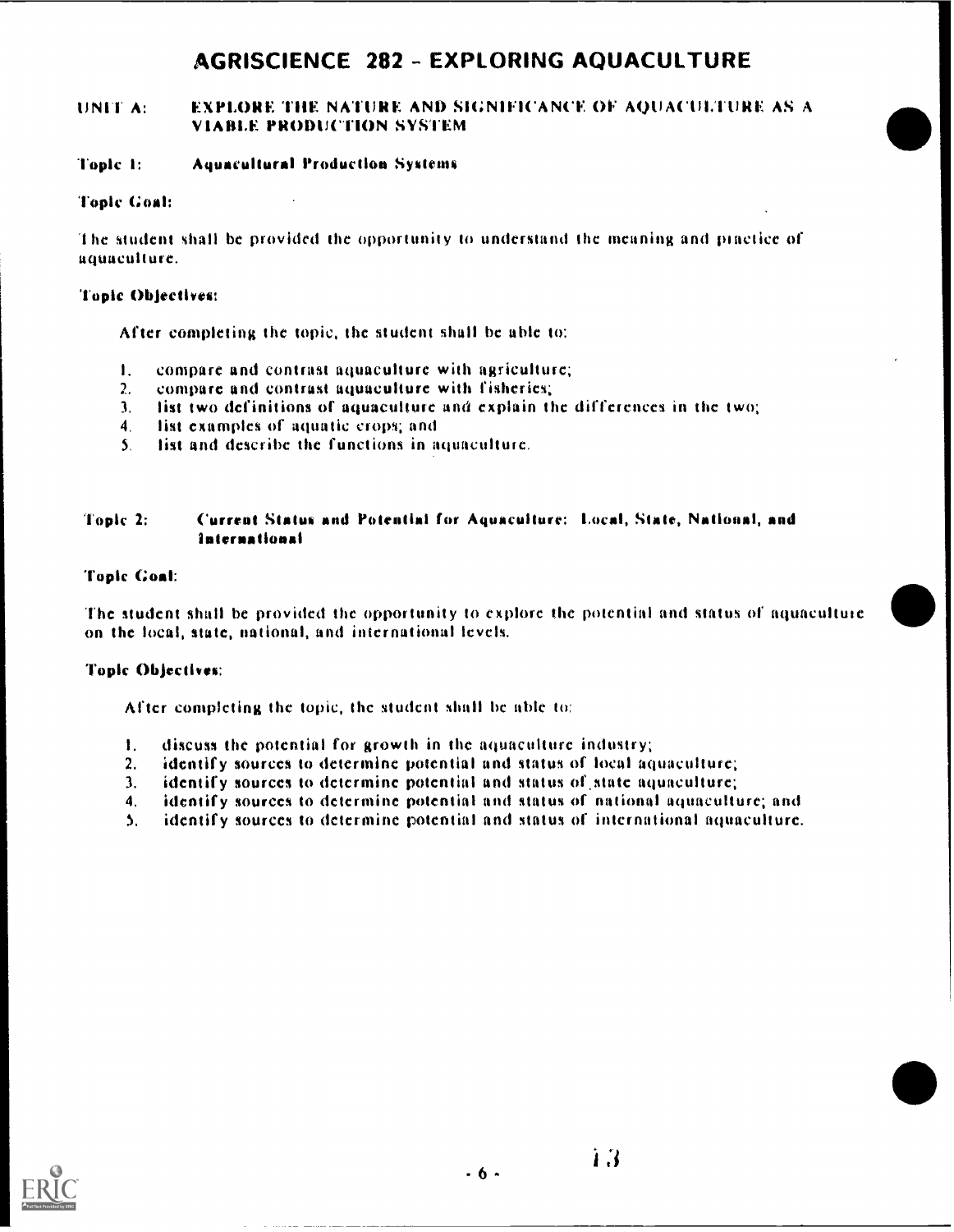## UNIT B: EXPLORE THE ORIGINS OF AQUACULTURE AS A PRODUCTIVE ENTERPRISE

#### Topic 1: Origins of Productive Aquaculture

#### Topic Goal:

Thc student shall be provided the opportunity to explore the development of aquaculture on a worldwide scope and relate it to modern day aquacultural activities.

#### Topic Objectives:

After completing the topic, the student shall bc able to:

- 1. compare the early development of aquaculture throughout the world;<br>2. identify some of the early systems of aquatic cultures;
- 2. identify some of the early systems of aquatic cultures;<br>3. list the countries with early aquacultural development;
- 3. list the countries with early aquacultural development;<br>4. explain a three dimensional aquacultural habitat;
- 
- 4. explain a three dimensional aquacultural habitat;<br>5. identify the four major aquacultural species in cu identify the four major aquacultural species in current day production; and
- 6. specify three reasons for thc expansion of aquaculture in the United States and throughout the world.

#### UNIT C: IDENTIFY AQUACULTURAL ORGANISMS AND THEIR IMPORTANCE

#### Topic 1: Biological Principles of Aquaculture Species

#### Topic Goal:

Thc student shall bc provided the opportunity to develop an understanding of the fundamentals of aquatic plant and animal biology.

#### Topic Objectives:

After completing the topic, the student shall be able to:

- I. explain why aquatic crops may be morc productive than terrestrial crops;
- 2. list and describe important characteristics in selecting a species; and
- 3. develop a file of information on aquaculture species.

#### Topic 2: Growth of Aquatic Organisms

#### Topic Goal:

Thc student shall be provided thc opportunity to develop an understanding of the processes in maximizing growth rate of aquacrops.

#### Topic Objectives:

Aftcr completing the topic, the student shall be able to:

- I. exp1ain the importancc of growth rite;
- 2. list and describe the major factors in thc growth of aquatic fauna;
- 3. list and describe the major factors in the growth of aquatic flora; and
- 4. explain the concept of polyculture of flora and fauna.



 $.7.14$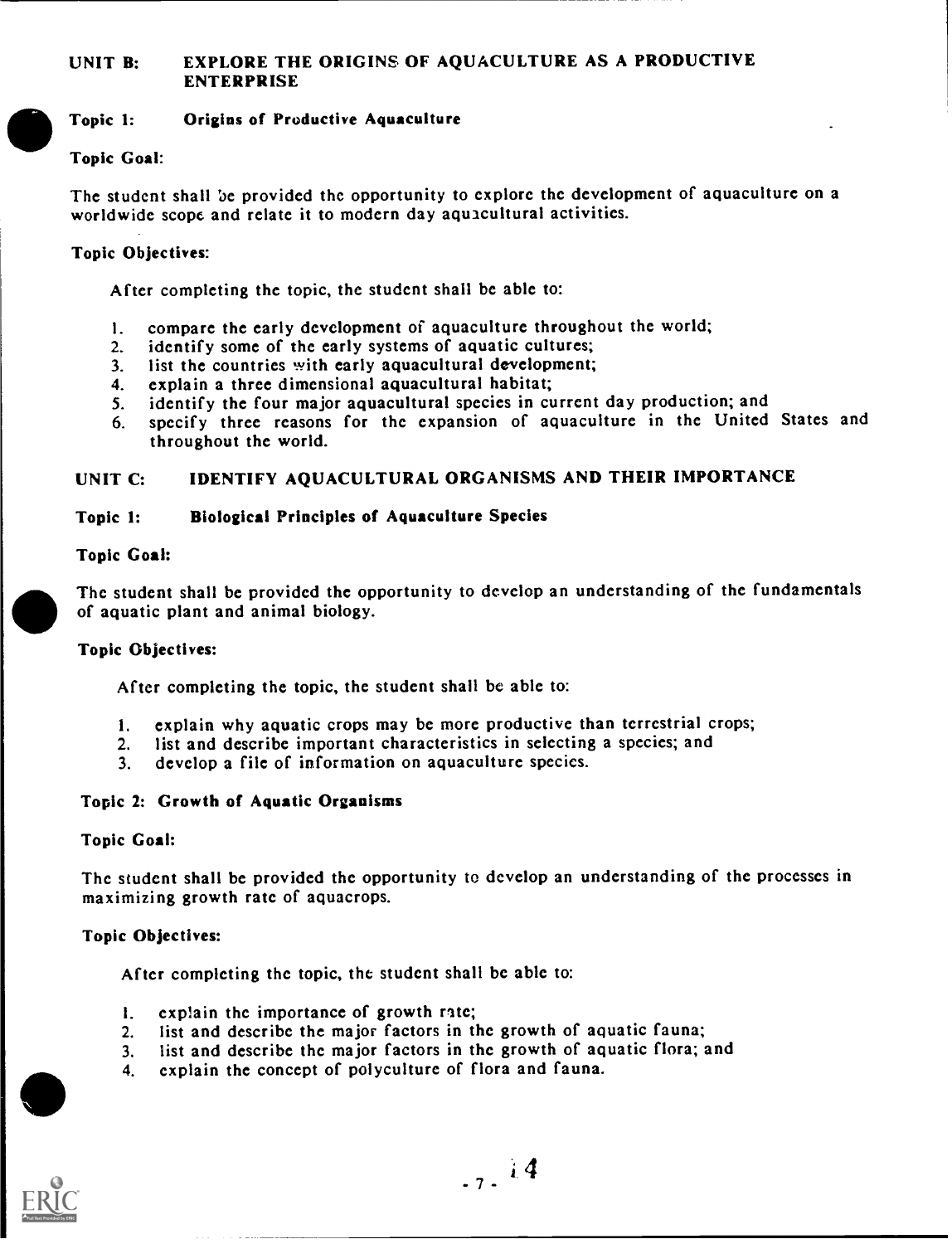#### Topic 3: Anatomy/Morphology of Aquatic Organisms

#### Topic Goal:

The student shall be provided the opportunity to understand that a key to successful aquaculture is knowing the anatomy of the targct species.

#### Topic Objectives:

After completing the topic, the student shall be able to:

- 1. explain the meaning of the terms, anatomy and morphology;<br>2. identify and describe the basic structure and external anatom
- 2. identify and describe the basic structure and external anatomy of crustaceans;<br>3. identify and describe the basic structure and internal anatomy of an oyster or
- identify and describe the basic structure and internal anatomy of an oyster or a mussel;
- 4. identify and describe the external and internal anatomy of fish; and
- 5. identify and describe the basic morphology of aquatic macro and micro algae.

#### UNIT D: EXPLORE CAREER OPPORTUNITIES IN AQUACULTURE

#### Topic 1: Exploring Occupations in Aquaculture

#### Topic Goal:

The student shall be provided thc opportunity to evaluate occupational opportunities in the aquaculture industry.

#### Topic Objectives:

After completing the topic, the student shall be able to:

- 1. identify occupational opportunities in aquaculture supplies and services areas;
- 2. identify occupational opportunities in aquaculture production;
- 3. idcntify occupational opportunities in aquaculture marketing;
- 4. identify occupational opportunities in aquaculture research and development;
- 5. compare and contrast educational requirements for occupations in the aquaculture industry; and
- 6. identify thc opportunities available to gain experience and training necessary to enter the aquaculture industry.

#### UNIT E: IDENTIFY THE USE OF WATER RESOURCES IN AQUACULTURE

#### Topic 1: Properties of Water

#### Topic Goal:

The student shall be provided the opportunity to understand the importance, unique properties, and contents of water, particularly as related to aquaculture.

#### Topic Objectives:

After completing thc topic, thc studcnt shall bc able to:

- I. explain why water is important in aquaculture;
- 2. describe the properties of water; and
- 3. describe solutions and suspensions.

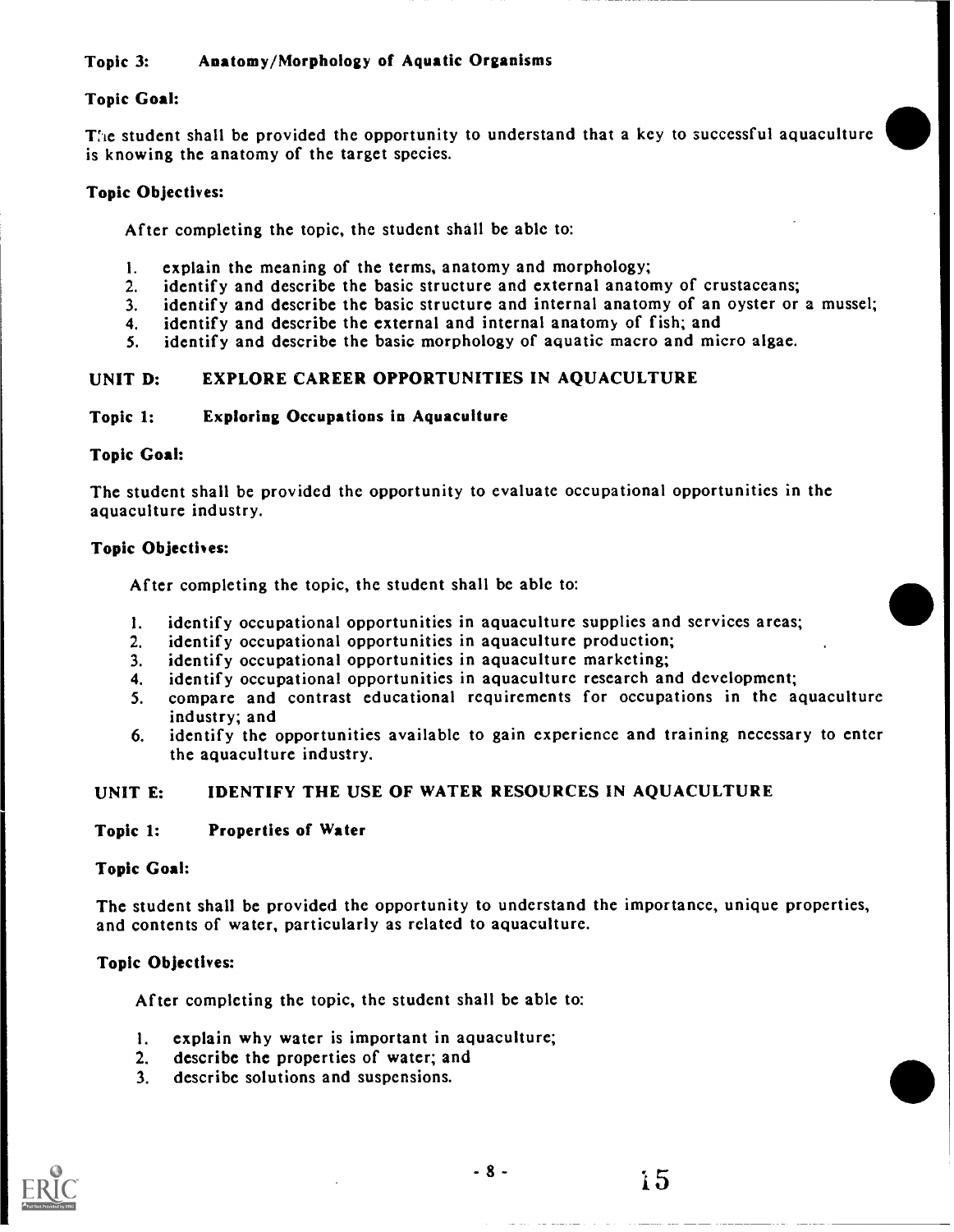#### Topic 2: Qualities of Water for Aquaculture

#### Topic Goal:

The student shall be provided the opportunity to understand the qualities of aquatic solutions and the affects of changes on aquatic life.

#### Topic Objectives:

After completing the topic, the student shall be able to:

- 1. explain the qualities of water for aquaculture;<br>2. describe why and how aquatic solutions change
- describe why and how aquatic solutions change; and
- 3. explain how changes in water effect aquatic life.

#### Topic 3: Obtaining Adequate Water Resources

#### Topic Goal:

The student shall be provided the opportunity to develop an understanding of the sources of water, how they differ, and how to locate water for aquaculture.

#### Topic Objectives:

After completing the topic, the student shall be able to:

- 
- 1. list the sources of water;<br>2. describe the qualities of describe the qualities of the water from different sources;
- 3. explain ways of locating these sources; and
- 4. describe considerations in selecting a source.

#### Topic 4: Managing Water Quality Factors

#### Topic Goal:

The student shall be provided the opportunity to develop the skills in managing water in aquaculture including water quality.

#### Topic Objectives:

After completing the topic, thc student shall be able to:

- I. explain water quality factors in aquaculture systems;
- 2. conduct water quality tests;
- 3. use test results in determining suitability of watcr; and
- 4. explain how water quality is maintained.

 $\mathbf{t}$ 

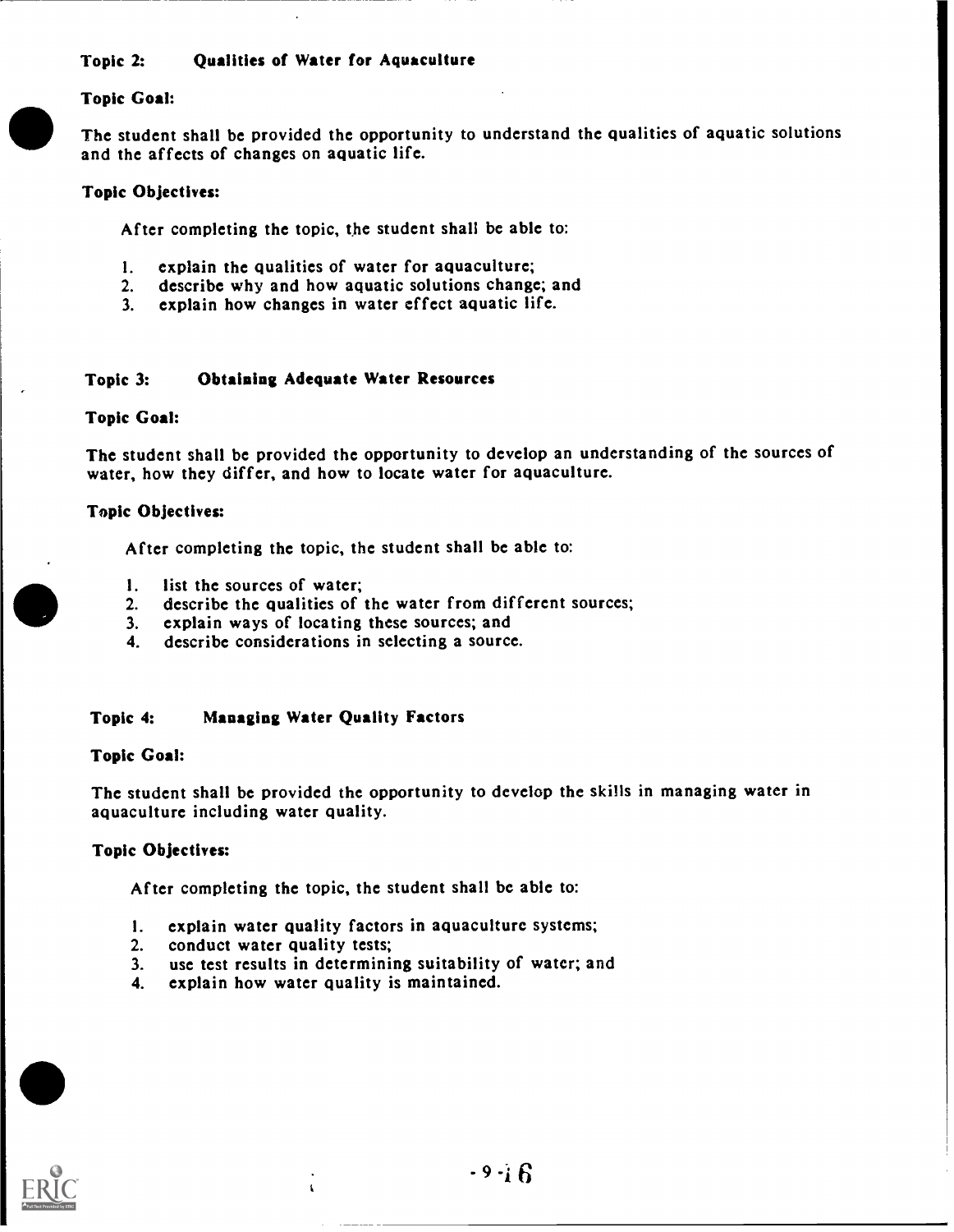## Topic 5: Working with Aquacultural Water

## Topic Goal:

The student shall be provided the opportunity to develop the skills of managing water in aquaculture which includes methods of moving water, how to measure water, and how to maintain water quality.

## Topic Objectives:

After completing the topic, the student shall be able to:

- I. describe four methods of moving water;
- 2. calculate volume in a circular water structure;<br>3. calculate volume in a rectangular water structu
- calculate volume in a rectangular water structure;
- 4. calculate volume in a irregular-shaped water structure; and<br>5. calculate volume of a pond with sloped banks.
- calculate volume of a pond with sloped banks.

## Topic 6: Disposing of Water

## Topic Goal:

The student shall be provided the opportunity to develop the competencies in disposing of wastewater including appropriate attitudes toward water disposal as well as pollution, techniques of treatment, and regulations in water disposal.

## Topic Objectives:

After completing the topic, students shall be able to:

- I. list and explain sources of aquaculture pollution;
- 2. describe sources of wastewater in aquafarming;
- 3. explain why aquafarmers should be concerned about water disposal;
- 4. list and describe six sources of wastewater pollution;
- 5. describe how pollution from aquaculture affects the environment;
- 6. explain ways to dispose wastewater; and
- 7. identify regulations that apply to wastcwatcr disposal.

#### UNIT F: IDENTIFY METHODS OF PRODUCTION IN WATER

#### Topic 1: Producing Seed Plants and Organisms

## Topic Goal:

The student shall be provided the opportunity to develop thc competencies in producing seed.

## Topic Objectives:

After completing the topic, the student shall be able to:

- 1. describe the purpose and functions of a hatchery;<br>2. describe ways seed are produced;
- describe ways seed are produced;
- 3. explain environment factors in a hatchery;
- 4. describe the sexual reproduction processes of aquaculture organisms;
- 5. describe procedures in reproducing aquaculture organisms;
- 6. describe the spawning facilities used in aquaculture; and<br>7. select a method of producing seed for an aquafarm.
- select a method of producing seed for an aquafarm.

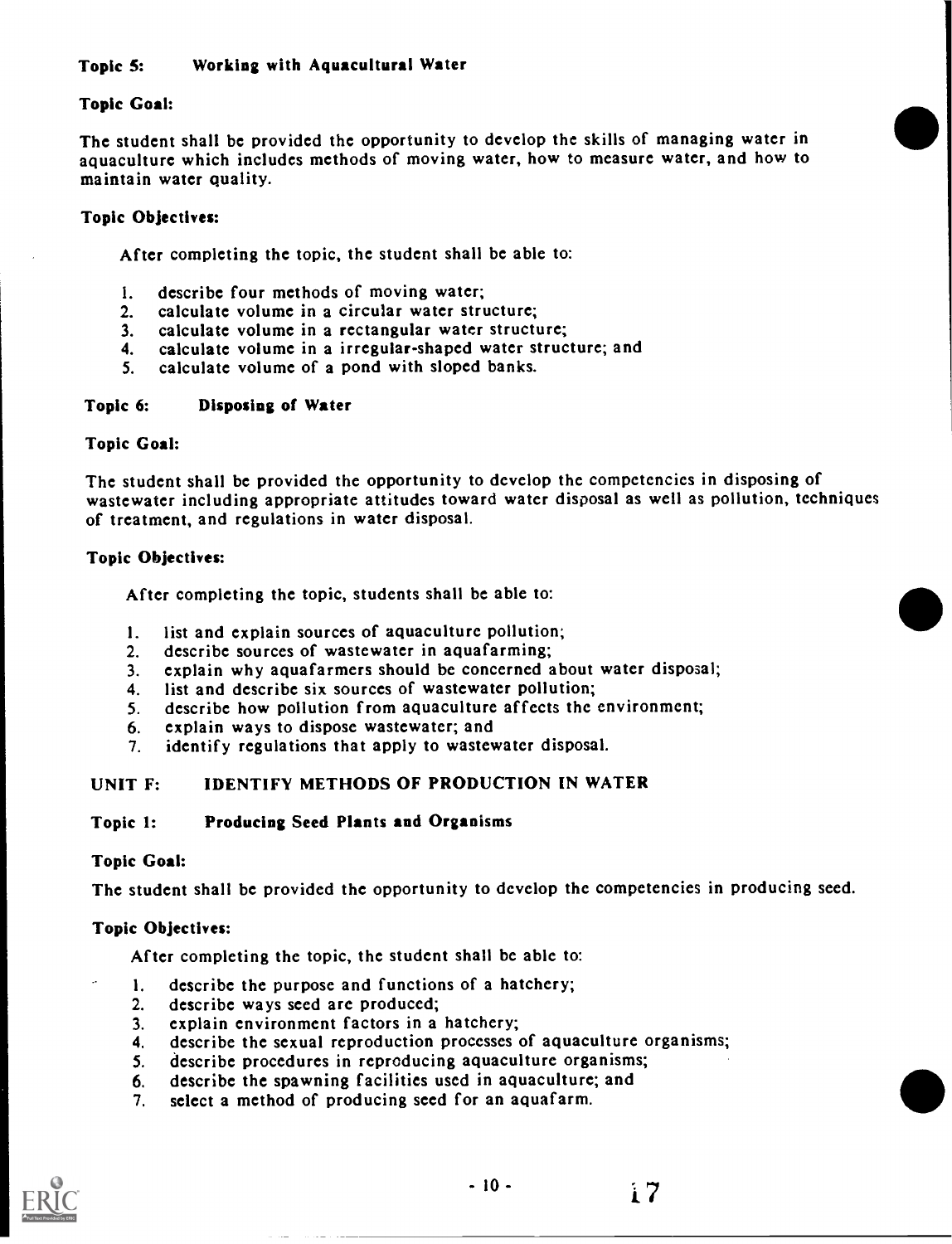#### Topic 2: Rearing Seed

#### Topic Goal:

The student shall be provided the opportunity to develop the competencies of rearing seed in a hatchery or nursery.

#### Topic Objectives:

After completing the topic, the student shall be able to:

- 1. explain how to hatch seed in different incubators;<br>2. describe how to feed young seed:
- 2. describe how to feed young seed;<br>3. describe the kind of feed to use;
- 3. describe the kind of feed to use;<br>4. identify ways of feeding in the h
- 4. identify ways of feeding in the hatchery;<br>5 explain how to grade seed; and
- 5 explain how to grade seed; and<br>6. describe how to transport seed.
- describe how to transport seed.

#### Topic 3: Growing Aquacrops

#### Topic Goal:

The student shall be provided the opportunity to develop the competencies of the "growing out" fish.

#### Topic Objectives:

After completing the topic, students shall be able to:

- I. identify factors to consider in determining whether to grow fish;
- 2. describe the facilities used in growout operations;
- 3. explain important environment factors; and
- 4. describe where seed can be obtained.

#### Topic 4: Pond Planning

#### Topic Goal:

-The student shall be provided the opportunity to develop the competencies in using ponds to grow aquacrops, primarily fish. The different types of ponds and construction features are included.

#### Topic Objectives:

After completing the topic, students shall bc able to:

- 1. distinguish between three types of ponds;<br>2. identify factors in pond site selection; and
- identify factors in pond site selection; and
- 3. explain important pond construction requirements.

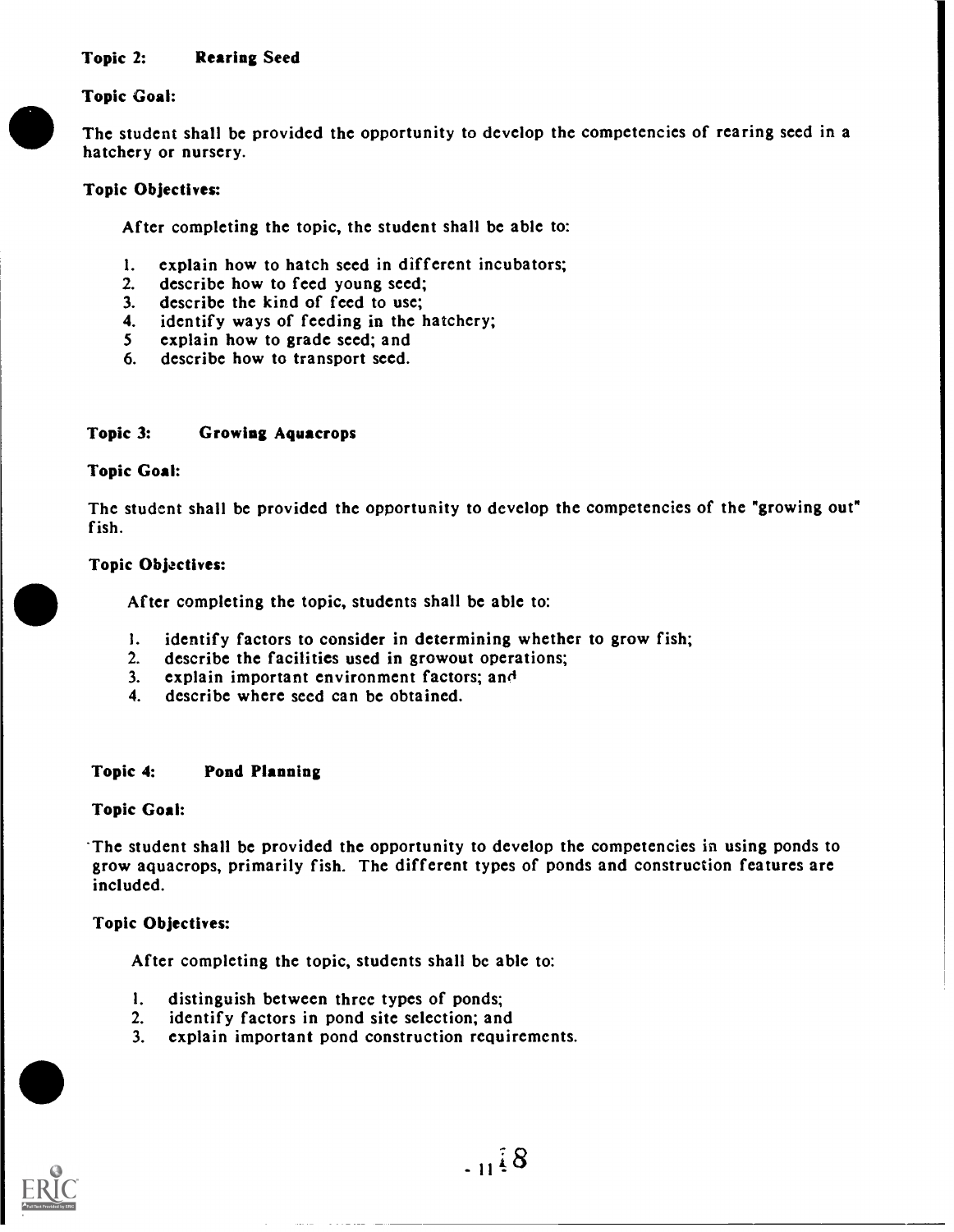## Topic 5: Growing In Ponds

## Topic Goal:

The student shall be provided thc opportunity to develop the competencies in using ponds to grow aquacrops, primarily fish. Instruction will include aeration and species that arc adaptcd to ponds.

## Topic Objectives:

Aftcr completing the topic, students shall be able to:

- 1. select species for pond culture;
- 2. describe feeding methods used with ponds; and
- 3. describe oxygcn management in ponds.

#### Topic 6: Growing In Cages

#### Topic Goal:

The student shall be provided the opportunity to develop the competencies in growing aquacrops in cages. This will involve a study of cage sitc location, cage dcsign, placing cages, selecting species for cage culture, and feeding in cagcs.

#### Topic Objectives:

After completing the topic, students shall be able to:

- I. define cage culture;
- 2. list advantages and disadvantages of cage culture;
- 3. describe design requirements of cages;
- 4. select species for growing in cages;
- 5. specify criteria to consider in sitc selection; and
- 6. describe how to feed in cages.

#### Topic 7: Growing In Tanks And Raceways

#### Topic Goal:

The student shall be provided the opportunity to develop the competencies in producing aquacrops in tanks and raceways. Thc instruction will include kinds of tanks, tank design, species suitable for tank culture, watcr requirements, and feeding thc aquacrop.

## Topic Objectives:

After completing thc topic, students shall be able to:

- 1. define tank and raceway culture;
- 2. list advantages and disadvantages of tank and raceway culture;
- 3. describe design requirements of tanks and raceways;
- 4. select species for tank and raceway culture;
- 5. describe water management; and
- 6. explain how to fccd crops in tanks and raccways.

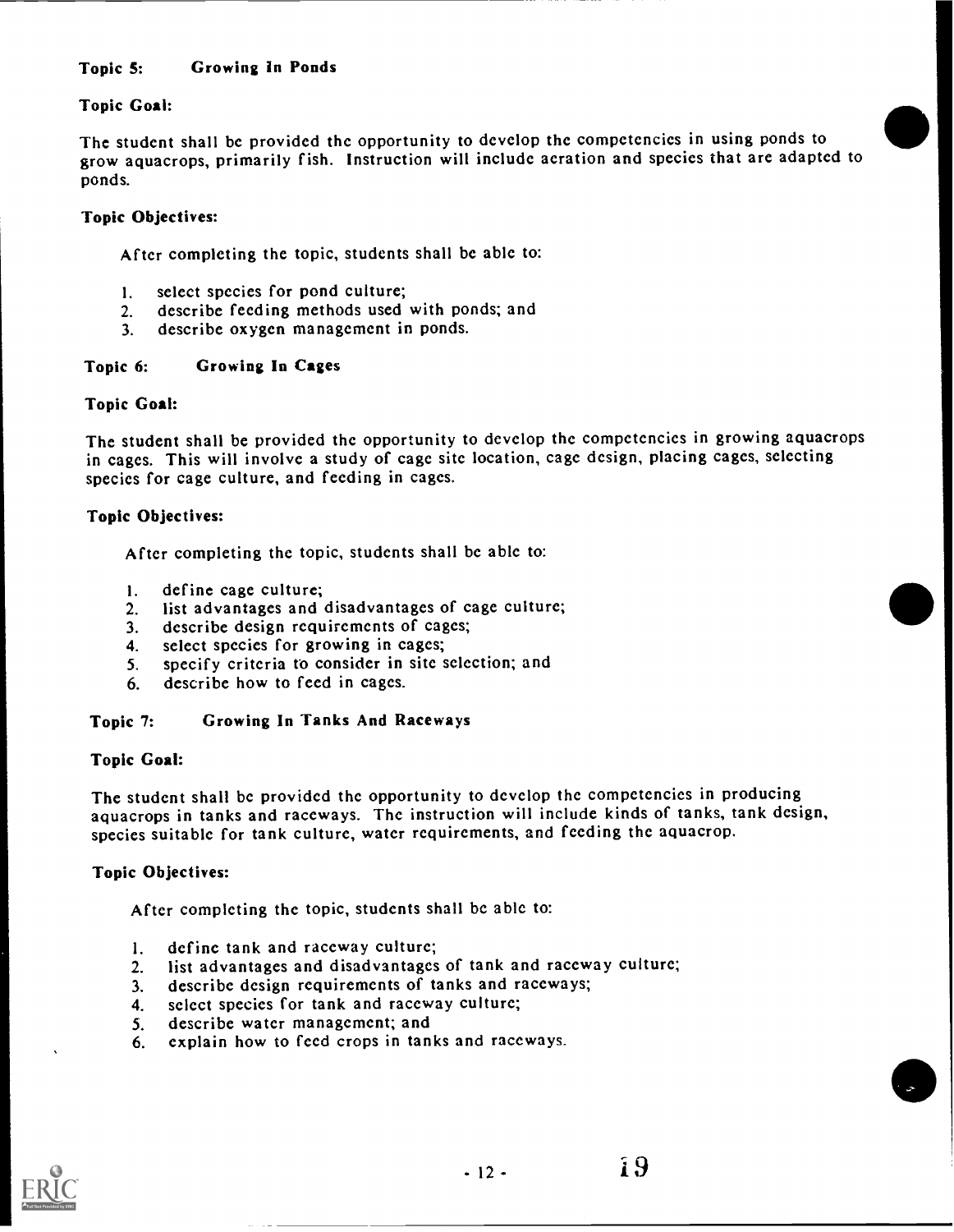#### Topic 8: Harvesting The Crop

#### Topic Goal:

Thc studcnt shall bc providcd thc opportunity to develop fundamental compctcncics in harvcsting aquacrops.

#### Topic Objectives:

Aftcr completing thc topic, students shall bc ablc to:

- I. define harvesting;
- 2. describe types of harvests;<br>3. explain methods of harves
- explain methods of harvesting; and
- 4. dcscribc how to store aquacrops.

#### Topic 9: Processing the Crop

#### Topic Goal:

The studcnt shall be provided the opportunity to develop basic knowledge of thc role of processing in thc production of aquacrops.

#### Topic Objectives:

Aftcr completing the topic, studcnts shall bc able to:

- 1. describe the role of processing;<br>2. explain basic processing proced
- 2. explain basic processing procedures;<br>3. describe forms of preparation;
- describe forms of preparation;
- 4. dcfinc drcssing percentage and cxplain its importancc;
- 5. describe the role of thc farmcr in processing; and
- 6. cxplain quality control regulations.

#### Topic 10: Personal Safety Measures

#### Topic Coal:

Thc student shall be providcd thc opportunity to develop an awarcncss of thc safcty practiccs and conccrns throughout the aquaculturc industry.

#### Topic Objectives:

Aftcr complcting :hc topic, studcnts shall bc ablc to:

- I. discuss safcty whcn working around watcr;
- 2. discuss safcty whcn working with facilitics construction;
- 3. discuss safety whcn operating tractors in an aquaculture arca;
- 4. discuss safcty whcn working with aquaculture production;
- 5. discuss safcty when working around harvesting cquipmcnt;
- 6. discuss safety when hauling an aquacrop;
- 7. discuss safcty whcn working in an aquaculturc proccssing facility;
- 8. discuss thc hcalth conccrns when working in thc aquaculturc industry; and
- 9. discuss thc nccd and conccrn for safcty that involves aquatic wildlife.

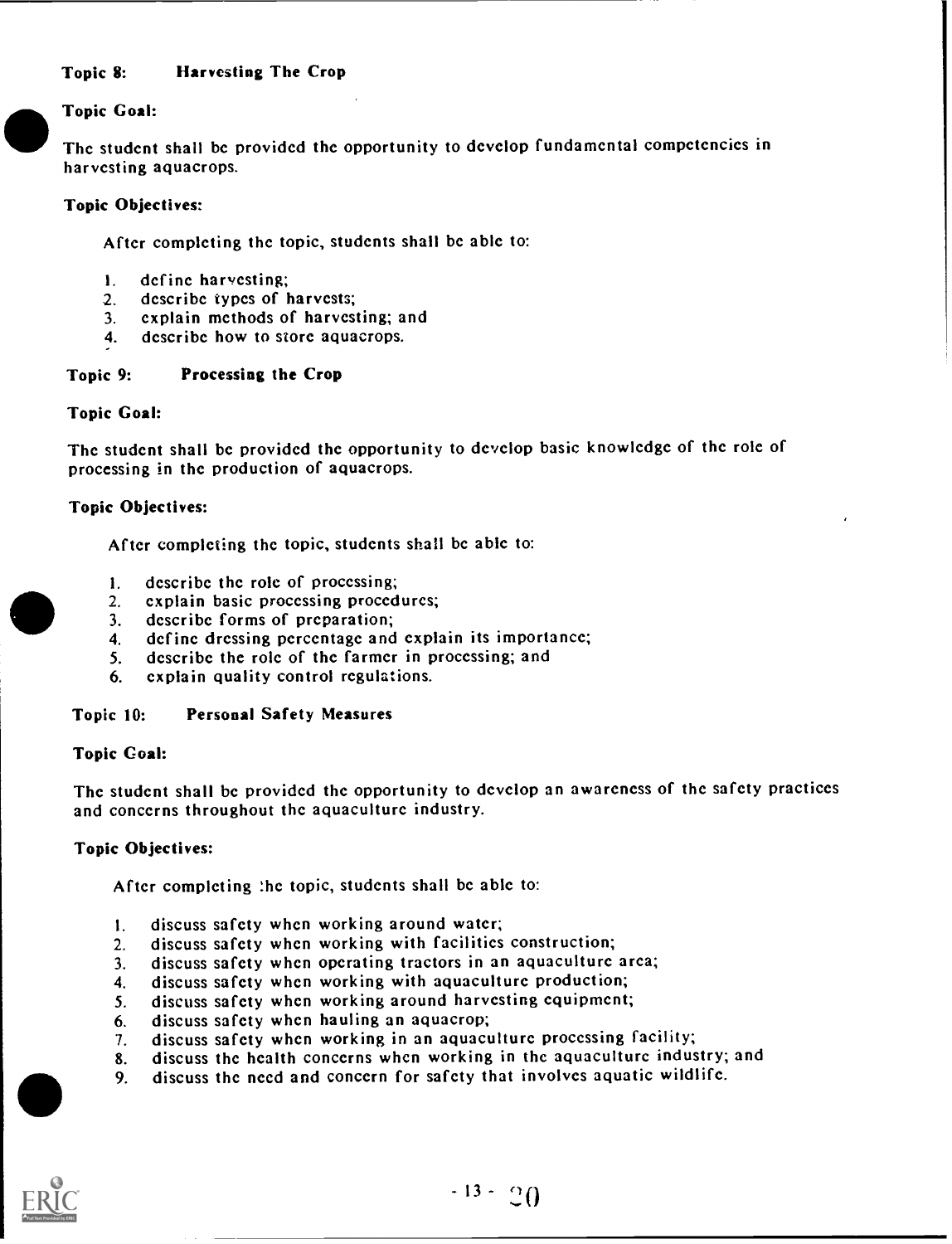#### UNIT G: IDENTIFY METHODS OF AQUABUSINESS PLANNING AND MANAGEMENT

#### Topic 1: Managing the Aquafarm

#### Topic Goal:

The student shall be provided the opportunity to develop competencies in the management processes that are important with aquafarms.

#### Topic Objectives:

After completing the topic, students shall be able to:

- 1. define related management terms;<br>2. describe functions in the managem
- 2. describe functions in the management process;<br>3. identify management considerations in plannin
- 3. identify management considerations in planning an aquabusiness;<br>4. explain important skills of managers;
- 4. explain important skills of managers;<br>5. describe the importance of records an
- describe the importance of records and reports; and
- 6. explain important human relations skills.

#### Topic 2: Marketing the Product

#### Topic Goal:

The student shall be provided the opportunity to develop an understanding of the meaning of marketing and the functions that are involved.

#### Topic Objectives:

After completing the topic, the student shall be able to:

- I. define marketing;
- 2. explain the elements in developing a marketing strategy;<br>3. describe the functions in the process of marketing aquactions.
- 3. describe the functions in the process of marketing aquacrops;<br>4. explain the importance of developing a marketing plan:
- 4. explain the importance of developing a marketing plan;<br>5. identify possible market outlets for aquacrops:
- identify possible market outlets for aquacrops;
- 6. select an appropriate market;<br>7. explain costs in marketing; are
- explain costs in marketing; and
- 8. describe the role of market promotion in aquaculture.